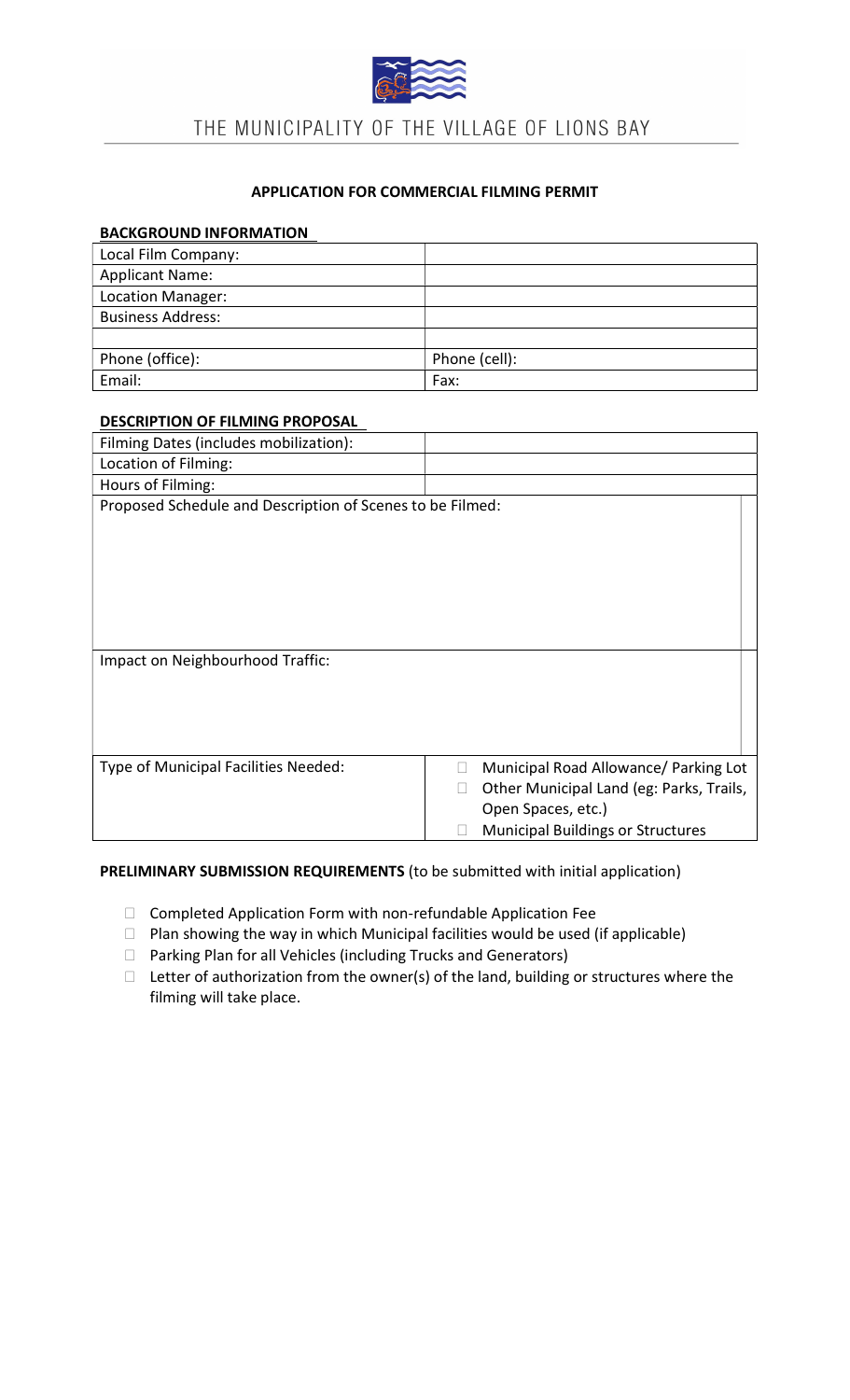

ADDITIONAL SUBMISSION REQUIREMENTS (as directed by the Filming Liaison or Village Manager, and as applicable)

- $\Box$  Filming Notification Letter(s) to Affected Households
- □ Polling Notification Letter to Affected Households
- $\Box$  Polling Information (including offers of accommodation and/or compensation, polling spreadsheets, maps and notes)

## FINAL SUBMISSION REQUIREMENTS (to be submitted as a condition of issuance of the Filming Permit)

- $\Box$  Daily Filming Activity Fee for Commercial Filming
- $\Box$  Fees for the use of Municipal lands, including roadways, buildings structures
- □ Any other fees required by this Policy or Fees Bylaw No. 497, 2016, as amended
- $\Box$  Security Deposit of \$10,000 payable to the Municipality.
- $\Box$  Executed copy of the Release of Liability and Indemnification Agreement (see attached Schedule A)
- $\Box$  Certificate of Insurance evidencing liability insurance in the minimum amount of \$5,000,000.00 with the Municipality named as an additional insured
- $\Box$  Confirmation that other conditional requirements have been fulfilled (if applicable)

| <b>Applicant Signature:</b> | Date |
|-----------------------------|------|
|                             |      |

#### Municipal Use Only

Approved Filming Permit No.:  $\Box$  Completed Application Form with non-refundable Application Fee  $\Box$  Authorization Letter from Private Owner(s) Parking Plan □ Filming Notification Letter  $\Box$  Polling Notification Letter (if applicable)  $\Box$  Polling Information (if applicable) D Daily Filming Activity Fees  $\Box$  Other Fees (if applicable) □ Security Deposit  $\Box$  Release of Liability and Indemnification Agreement (Schedule A) Certificate of Insurance □ Other Conditional Requirements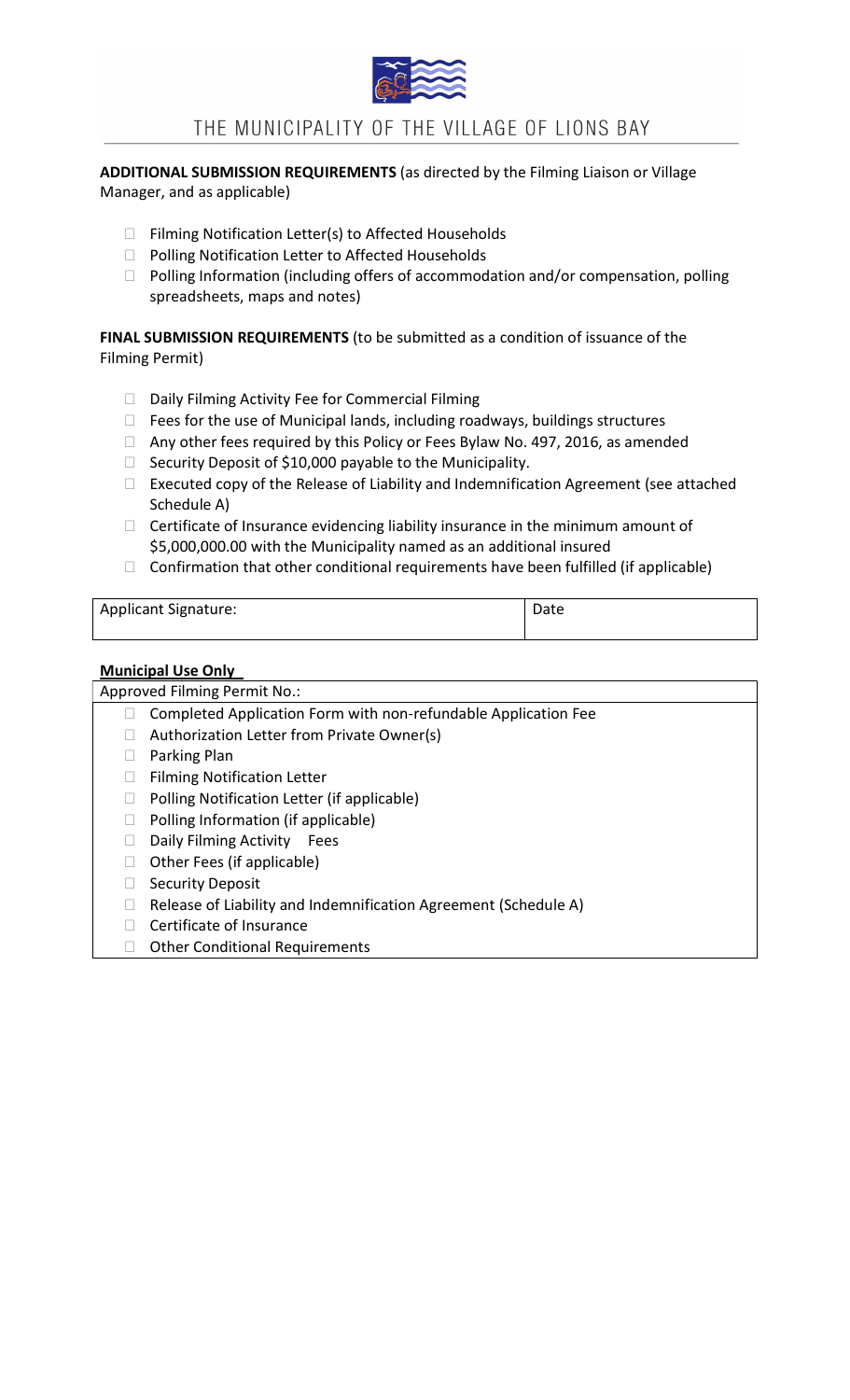

# SCHEDULE A

### (Attached to and forming a part of the Application for Commercial Filming Permit)

#### INDEMNIFICATION AGREEMENT

I/We, \_\_\_\_\_\_\_\_\_\_\_\_\_\_\_\_\_\_\_\_\_\_\_\_\_\_\_\_\_\_\_\_\_\_\_\_\_\_\_\_\_\_\_\_\_ , (the "Applicant/Permittee"):

- (a) agree that I/we have received good and valuable consideration in exchange for entering into this Indemnification Agreement;
- (b) agree to indemnify, defend and save harmless the Village of Lions Bay, its elected and appointed officials, officers, employees, servants, representatives and agents (collectively the "Indemnified Parties") from and against any and all claims, demands, actions, causes of action, suits, damages, losses, and costs, liabilities, expenses and judgments (including all actual legal costs) incurred in defending any of the foregoing brought or made on behalf of any person or corporation for damage to or destruction or loss of property, including loss of use, and injury to or death of any person or persons, which any of the Indemnified Parties incur, suffer or are put to arising out of or in connection with any act or omission of the Applicant/Permittee, its directors, officers, employees, agents, contractors or invitees, the Indemnified Parties or caused by or arising out of the condition of any real or personal property owned or controlled by the Indemnified Parties or any of them arising from or in any way connected to the Filming Activity or from the Applicant/Permittee's occupation or use of the property of the Village of Lions Bay;
- (c) agree that the Applicant/Permittee's obligations hereunder will survive the expiry or termination of any permit issued by the Village of Lions Bay to the me/us and, notwithstanding such termination or completion, will continue in full force and effect for the benefit of the Indemnified Parties;
- (d) agree that the Applicant/Permittee, upon submitting a Filming Permit application, whether or not a Filming Permit is issued, releases and discharges the Indemnified Parties from any and all losses which the Applicant/Permittee and any of the Applicant/Permittee's directors, officers, employees, volunteers, agents, contractors or invitees may have arising from actions or inactions on the part of the Indemnified Parties;
- (e) hereby waive all rights of recourse against the Village of Lions Bay for loss or damage to the Applicant/Permittee's property, howsoever incurred.